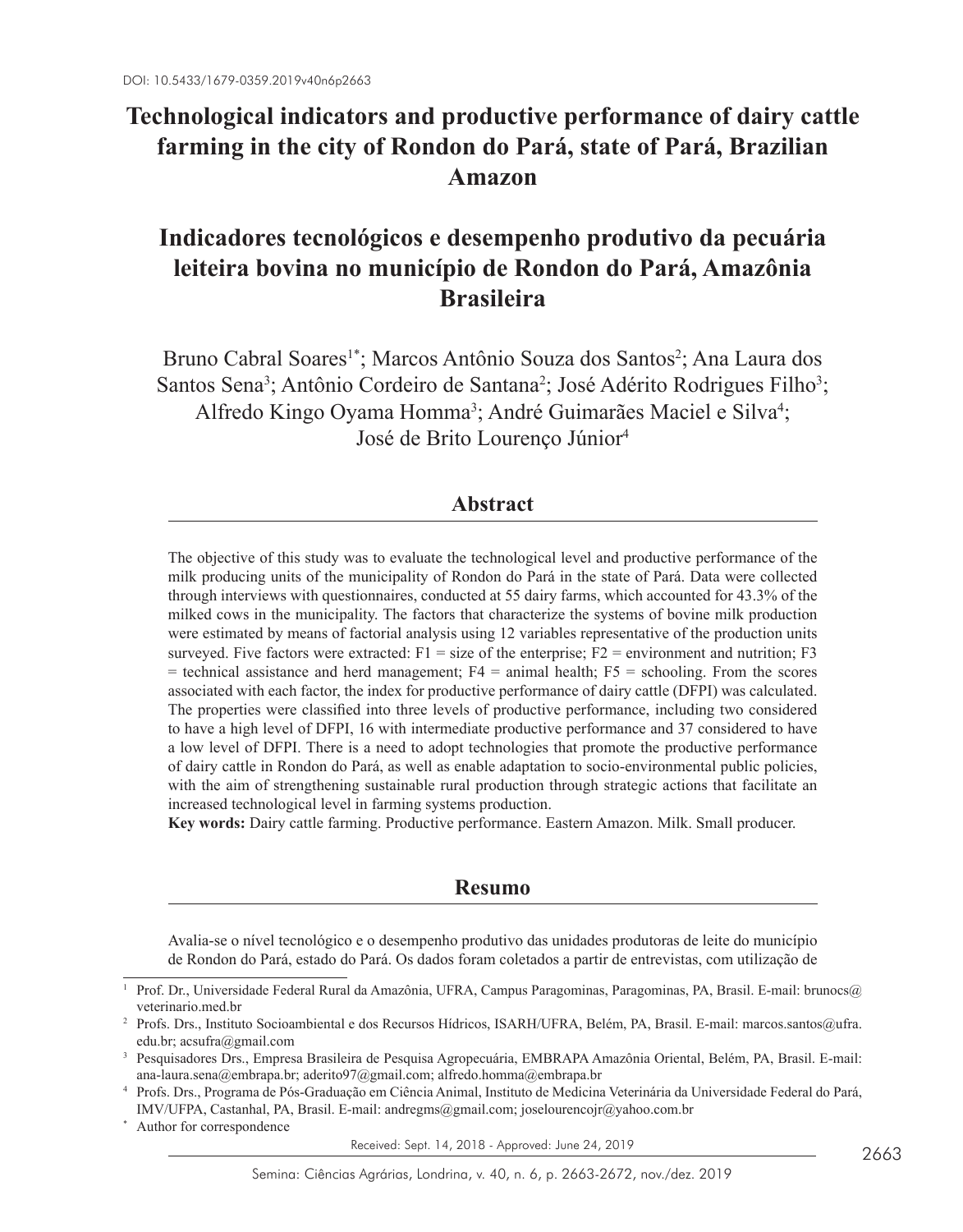questionários, realizadas em 55 propriedades leiteiras, que juntas representam 43,3% do plantel de vacas ordenhadas do município. Os fatores que caracterizam os sistemas de produção de leite bovino foram estimados por meio de análise fatorial, utilizando 12 variáveis representativas das unidades de produção pesquisadas. Foram extraídos cinco fatores:  $F_1$  = tamanho do empreendimento;  $F_2$  = meio ambiente e nutrição;  $F_3$  = assistência técnica e manejo do rebanho;  $F_4$  = sanidade animal; e  $F_5$  = escolaridade. A partir dos escores associados a cada fator foi calculado o índice de desempenho produtivo da pecuária leiteira (IDPL). As propriedades foram classificadas em três níveis de desempenho produtivo, entre elas, duas consideradas com nível alto de IDPL, 16 com desempenho produtivo intermediário e 37 consideradas de nível baixo. Há necessidade da adoção de tecnologias para promover o desempenho produtivo da pecuária leiteira de Rondon do Pará, bem como possibilitar adequação às políticas públicas socioambientais, visando fortalecer a produção rural sustentável, por meio de ações estratégicas que viabilizem o aumento do nível tecnológico dos sistemas de produção.

**Palavras-chave:** Bovinocultura leiteira. Desempenho produtivo. Amazônia oriental. Leite. Pequeno produtor.

#### **Introduction**

Dairy activity in Brazil's North Region is undergoing intense structural modification, driven by changes in supply chain governance, market requirements, and an increase in the number of dairy enterprises implemented in areas where the informal market once prevailed. Consequently, regional production has grown by 5.5% over the past five years (IBGE, 2015).

The state of Pará accounts for 30% of the production in the North Region, behind only the state of Rondônia. Production grew from 566,777 thousand liters in 2010 to 567,231 thousand liters in 2015. The state's southeast mesoregion is the most representative, responsible for 71.34% of the total production. The city of Rondon do Pará, which is the target of this study, accounts for 2.4% of the state's total production (IBGE, 2015).

In the southeast mesoregion of Pará, dairy units (DU) carry out their activities using incipient technologies based on extensive use of natural resources and driven by a proximity to urban centers and dairy industries. The production system is inefficient due to limited technology adoption, lack of herd or facility specialization, poorly managed pastures leading to severe nutritional restriction, inadequate dietary supplementation, small production scale, and low productivity (SANTOS et al., 2014a; DANTAS et al., 2016a,b).

This requires instruments that enable the implementation of action in collaboration with the DUs, which leads to the development of productive performance. To that end, using methodologies that reflect the dynamics of complex and multidimensional systems by identifying and analyzing variables, indicators, and their interactions, in order to carefully assess their performance and sustainability should favor reaching the expected results (MARTINS et al., 2015). In the Amazon, studies using this methodological approach have already been developed for dairy cattle breeding in the states of Pará, Rondônia and Tocantins (SANTOS et al., 2014a,b).

Thus, this study aims to estimate a productive performance index of dairy farming (DFPI) to enable the adoption of technological innovations that promote gains in the productive performance and sustainable development of DUs in the city of Rondon do Pará, state of Pará, Brazil. The results should serve as a reference for sustainable rural development programs, among which is the Green Cities Program. This program was created to aid the municipalities' leaders in tackling deforestation in the Amazon and to strengthen sustainable development (COSTA; FLEURY, 2015), as well as to optimize land use and contribute to agriculture and livestock production that do not damage the environment.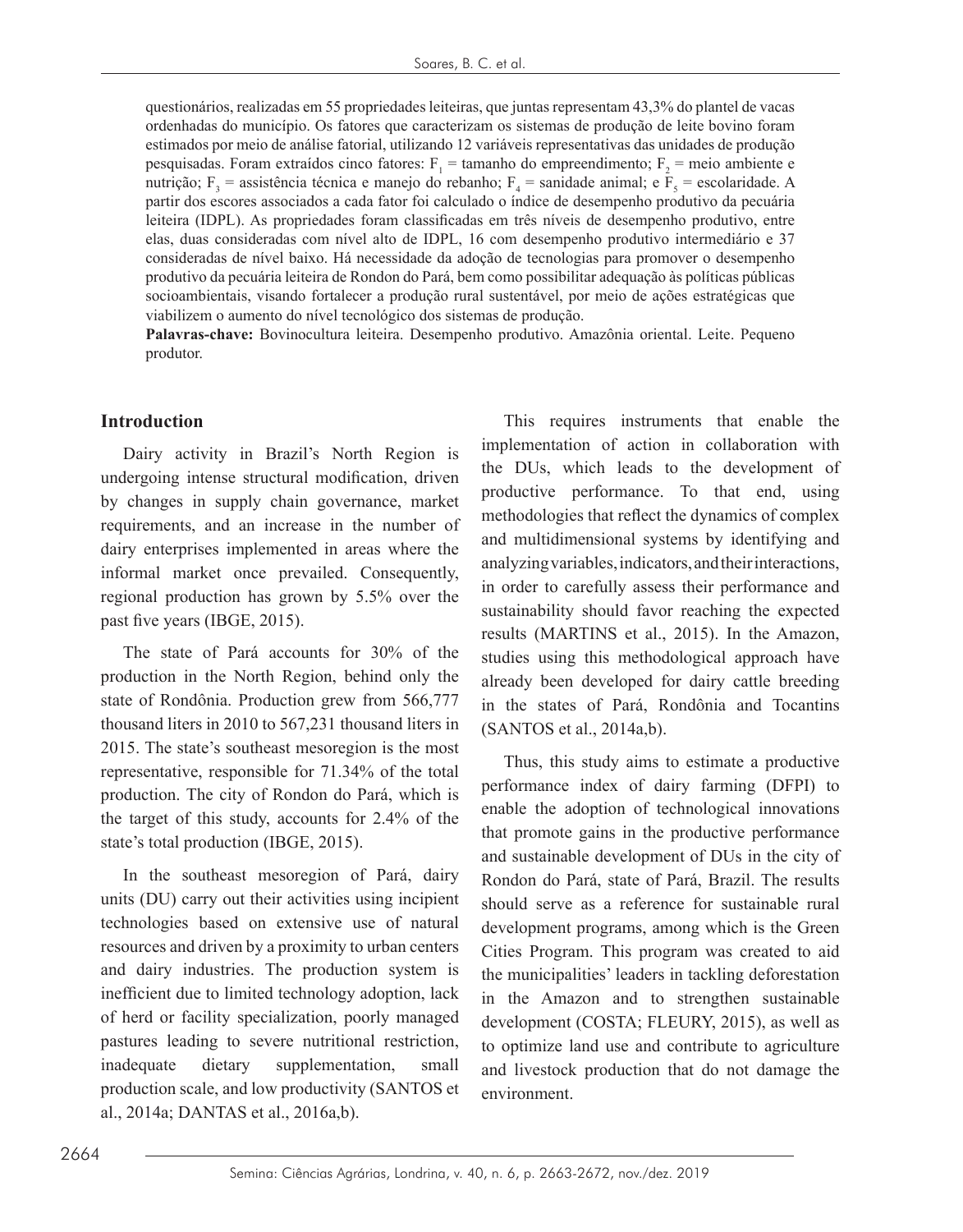## **Materials and Methods**

The study was developed in the city of Rondon do Pará (04°46'45" S/48°04'00" W), southeast Pará mesoregion, state of Pará, Brazil, which has Ami climate with mean temperature of 26.35 °C, maximum temperature of 32.01 °C, a minimum temperature of 22.71 °C, and a mean relative humidity of 78%, ranging from 100% to 52% in the rainier and less rainy seasons, respectively.

The data were collected from semi-structured questionnaire-based interviews carried out in 55 dairy properties that collectively represent 43.3% of the cattle herd milked in that municipality in 2014 (IBGE, 2015). The properties were selected using the snowball technique (BERNARD, 1988; ALEXIADES, 1996), with the help of technicians from the local office of the Technical Support and Rural Extension Company (*Empresa de Assistência Técnica e Extensão Rural* – EMATER) of the state of Pará, the Municipal Secretary of Agriculture of Rondon do Pará, and the Association of Milk Producers (*Associação de Produtores Amigos do Leite* – AMILEITE) between 2012 and 2014.

The questions were grouped into the following categories: proprietor identification (12 questions), characterization of the production unit and dairy activity (21 questions), machines and equipment (21 questions), facilities and improvements (28 questions), herd health (16 questions), milking practices (28 questions), and herd management (10 questions). The technological variables considered important for the development of the productive performance were synthesized into 14 items and are listed in Table 1.

| Table 1. Definition of the technological variables of dairy farming in the city of Rondon do Pará, state of Pará, during |  |
|--------------------------------------------------------------------------------------------------------------------------|--|
| the period of 2012 to 2014.                                                                                              |  |

| X1              | Infrastructure                             | Proportion of facilities, machines, and equipment that make up the dairy units.                              |
|-----------------|--------------------------------------------|--------------------------------------------------------------------------------------------------------------|
| X2              | Daily milk production                      | Number of liters produced per day at the dairy units.                                                        |
| X3              | Lactating cows                             | Lactating cows that make up the herd in the dairy units.                                                     |
| X4              | Number of cows in the herd                 | Cows that make up the herd in the dairy units.                                                               |
| X5              | Forage area                                | Total forage area of the dairy units (ha).                                                                   |
| X6              | Nutritional management                     | Rate of supplementation and mineralization adopted by the dairy units.                                       |
| X7              | Environment                                | Rate of adoption of measures to mitigate environmental impact.                                               |
| X8              | Reproductive management                    | Proportion of dairy units that use natural mount and/or artificial insemination.                             |
| X9              | Milking management                         | Proportion of dairy units that use good milking practices.                                                   |
| X10             | Technical support, training,<br>and credit | Proportion of dairy units that receive technical support and training and were<br>served by credit policies. |
| X11             | Sanitary management                        | Rate of technology adoption for sanitary control in the dairy units.                                         |
| X <sub>12</sub> | Schooling                                  | Years of education of the dairy farmer.                                                                      |

After the variables were determined, the database underwent factorial analysis (FA), in order to identify the technological factors of dairy farming in Rondon do Pará. All data were stored in LibreOffice spreadsheets and then exported and analyzed in the GNU PSPP version 1.2.0 of the Free Software Foundation (FSF, 2018).

#### *Factorial analysis*

The original variables were examined by the FA used to analyze the structure of interrelations in a set of variables and identify the latent dimensions or factors, which may be expressed by linear combinations of correlated variables (MALHOTRA, 2004; HAIR JUNIOR et al., 2005; BEZERRA,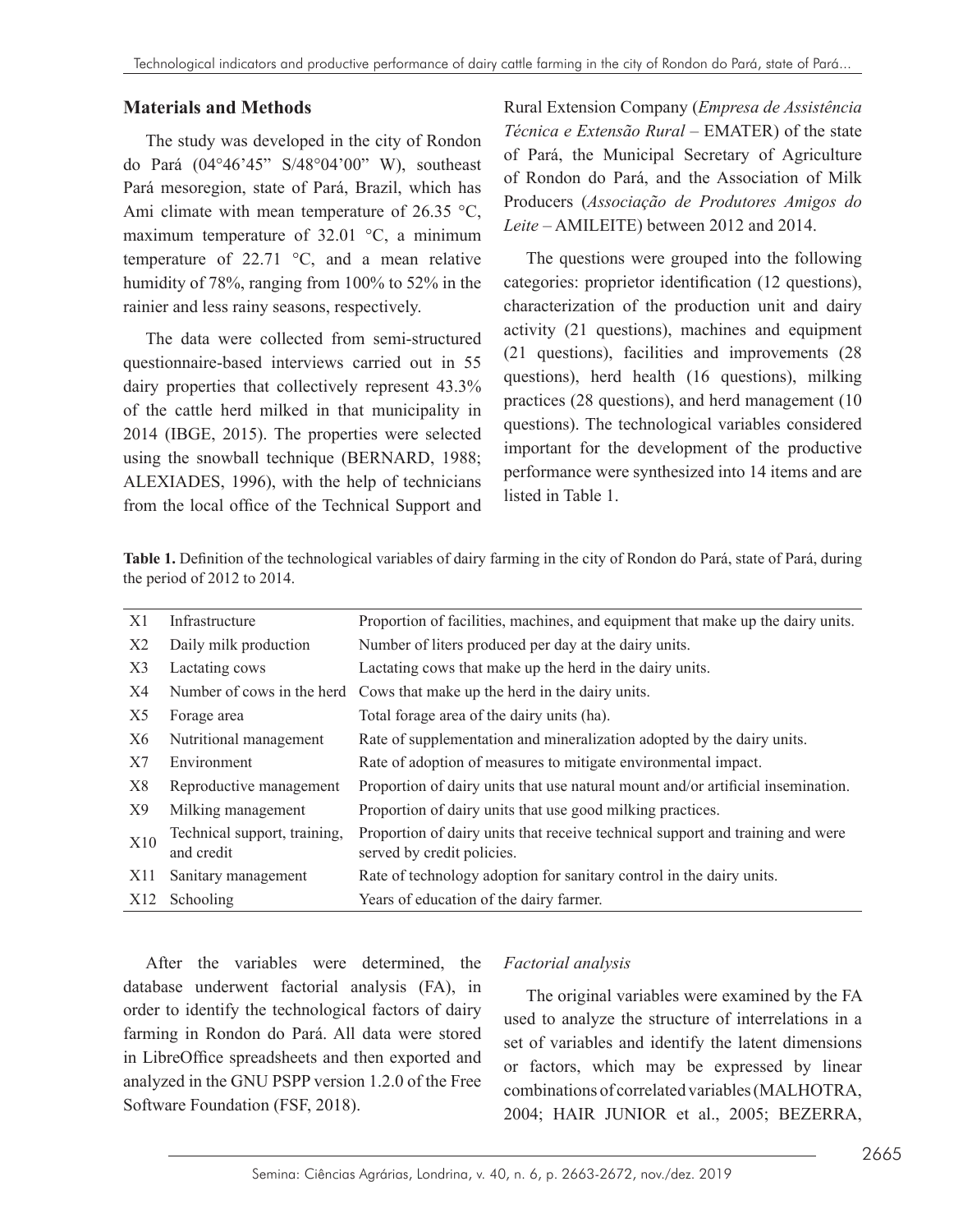2007; HÄRDLE; SIMAR, 2007). In order to verify the adequacy of the FA, Bartlett's test of sphericity and the Kaiser-Meyer-Olkin (KMO) test were employed (MINGOTI, 2005). The basic FA model can be expressed by the following:

$$
X_i = a_{i1}F_1 + a_{i2}F_2 + a_{i3}F_3 + a_{i4}F_4 + a_{i5}F_5 + U_i + E_i
$$

Where:

 $i = 1, 2, \dots, 55$  and  $j = 1, 2, \dots, 14$ ;

 $X_i$  = variables indicating the productive performance of the 55 DUs;

 $F_k = k^{th}$  common factor;  $k = 1, 2, ..., 5$ 

 $a_{ik}$  = factorial loads that indicate the relations among the variables  $X_i$  and the factors;

 $U_i$  = unique factor that specifies the part of total variance that is not associated with the variance of other variables;

 $E_i$  = term that represents the observation, measurement or specification error of the model.

The factorial scores for each of the DUs studied are estimated based on these factors. The overall expression to estimate the j<sup>th</sup> factorial score  $(F_j)$  is the following:

$$
F_j = w_{i1}X_1 + w_{i2}X_2 + w_{i3}X_3 + w_{i4}X_4 + w_{i5}X_5 + w_{i4}X_4
$$

Where  $w_i$  represents the coefficients of the factorial scores and *p* is the number of variables. An index was estimated based on those factorial scores to hierarchize the DUs in relation to the level of productive performance of dairy farming.

The properties were hierarchized based on the factorial scores, that is, the values of the factors for each of the 55 dairy farms. Thus, the dairy farming productive performance index (DFPI) was estimated by calculating the average of the factors weighed by the proportion of explanation for the total variance associated with each of them (SANTANA, 2007; SANTOS et al., 2014a,b). DFPI was calculated using the following expression:

$$
DFPI_i = \frac{\sum_{j=1}^{5} w_j \times P_j}{\sum_{j=1}^{5} w_j}
$$

Where:

*i* = 1, 2,..., 55 and *j* = 1, 2, 3, 4, 5.

 $DFPI_i =$ dairy farming productive performance index of the i<sup>th</sup> property;

 $w_i$  = proportion of the variance explained by the j<sup>th</sup> factor;

 $\boldsymbol{F}_{i}$  = value of the j<sup>th</sup> standardized factorial score associated with the i<sup>th</sup> property.

The factorial score was standardized, with the aim of obtaining positive values from the original score and allowing the properties to be hierarchized, since the DFPI must range from 0 to 100. The following expression was used:

$$
P_{j} = \left(\frac{F_{j} - F_{j}^{\min}}{F_{j}^{\max} - F_{j}^{\min}}\right) \times 100
$$

where

 $F_i^{\text{min}} =$  lowest value of the j<sup>th</sup> factorial score observed among all DUs;

 $F_i^{\text{max}}$  = highest value of the j<sup>th</sup> factorial score observed among all DUs.

The DFPI ranged from 0 to 100 and the following criteria were established: DFPI  $\geq 80$  = High; 50 <  $DFPI < 80$  = Intermediate;  $DFPI \le 50$  = Low. This reveals the direct relation between the DFPI value and the productive performance level and indicates that the closer the DU is to 100, the better the productive performance of the city's dairy farming, which can serve as a model for the development of the activity (SANTOS et al., 2014a).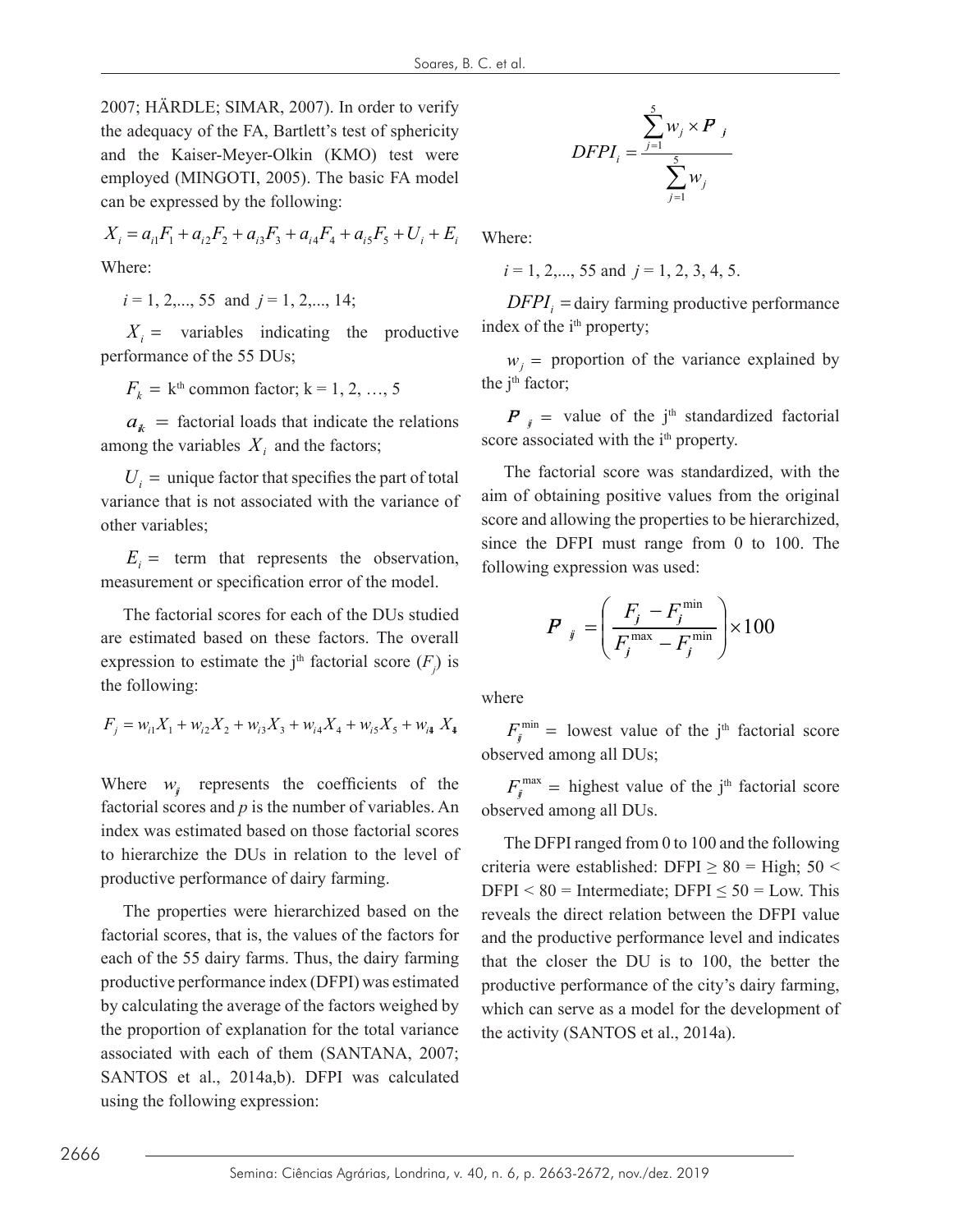#### **Results and Discussion**

Applying the factorial application enabled the extraction of five factors with characteristic roots above 1 that explained 75.38% of the data variance. Bartlett's test was significant at the 1% probability level, rejecting the null hypothesis that the correlation matrix is an identity matrix. The KMO test yielded a value of 0.612, which indicates the data sample is adequate for the application of the FA (Table 2).

**Table 2.** Factorial loads after orthogonal rotation and similarities of the estimated factorial model for dairy cattle raising in Rondon do Pará, Northern Region of Brazil, 2012-2014.

|                        | Common factor |          |          |          |                |              |
|------------------------|---------------|----------|----------|----------|----------------|--------------|
| Variable               | F1            | F2       | F3       | F4       | F <sub>5</sub> | Commonality* |
| X1                     | 0.690         | 0.286    | 0.110    | $-0.191$ | 0.156          | 0.632        |
| X2                     | 0.888         | $-0.006$ | 0.113    | 0.221    | $-0.114$       | 0.847        |
| X3                     | 0.846         | $-0.213$ | 0.082    | 0.222    | $-0.105$       | 0.775        |
| X4                     | 0.726         | $-0.222$ | $-0.139$ | $-0.309$ | $-0.065$       | 0.694        |
| X5                     | 0.824         | 0.169    | $-0.086$ | 0.135    | 0.026          | 0.820        |
| X6                     | 0.061         | 0.842    | 0.002    | $-0.341$ | 0.135          | 0.863        |
| X7                     | $-0.056$      | 0.828    | 0.038    | 0.330    | $-0.024$       | 0.828        |
| X8                     | 0.181         | 0.234    | 0.636    | 0.341    | 0.293          | 0.696        |
| X9                     | $-0.051$      | 0.002    | 0.832    | $-0.133$ | $-0.327$       | 0.846        |
| X10                    | $-0.006$      | $-0.065$ | 0.637    | 0.130    | 0.291          | 0.734        |
| X11                    | 0.106         | $-0.013$ | 0.102    | 0.868    | 0.014          | 0.512        |
| X12                    | $-0.085$      | 0.077    | 0.082    | $-0.005$ | 0.909          | 0.799        |
| Variance explained (%) | 20.07         | 13.87    | 13.17    | 11.48    | 9.81           | 75.38        |

**Source**: Research data. Note: Bartlett's test of sphericity =  $258.643$  (p <  $0.01$ ) and KMO =  $0.612$ . (\*) Proportion of the total variance of the variable explained by the common factors. The factors with the greatest weight per variable are in bold.

Factor 1 explains the greatest share of the common variance in the data (20.07%) and is positively associated with the variables  $X_1$ ,  $X_2$ ,  $X_3$ ,  $X_4$ , and  $X_5$ , which involve infrastructure, amount of milk produced per day, lactating cows, total cows in the herd, and forage area in the dairy properties of Rondon do Pará. The combination of those variables defined the overall characteristics of the DUs supporting the development of the activity. Therefore, the factor is called "Enterprise size." The variables "forage area" and "amount of milk produced per day" stand out, which drives the properties toward intensifying production in

previously deforested areas, in order to contribute to native forest preservation, fertilizer use, and proper pasture management to reduce the need to expand production areas.

The second factor explains 13.87% of the variance and is positively related with variables  $X<sub>c</sub>$ and  $X_{\gamma}$ , which represent the nutritional management and adoption of practices to mitigate environmental impact of dairy farming in Rondon do Pará, respectively. This factor was called "Environment and nutrition." It shows a strong positive correlation between the variables, with changes in feed management possibly leading to gains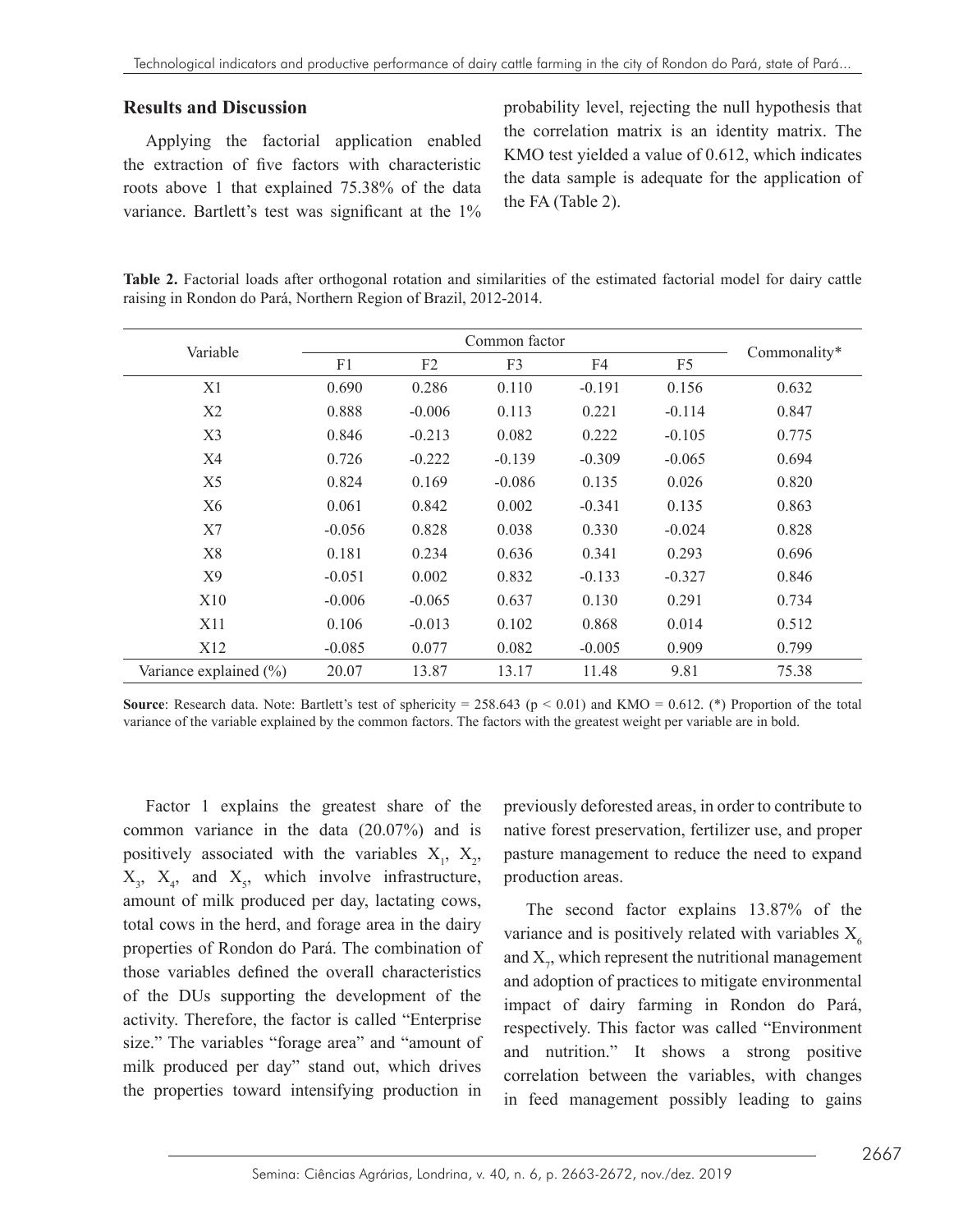in the productive performance of dairy activity, such as proper sites for water supply, use of agroindustrial byproducts, intensification of pasture areas, adoption of technologies, such as integrated crop-livestock production that directly impacts animal well-being along with pasture tree coverage, among other measures that strengthen institutional and public policy actions (DANTAS et al., 2016b; SANTOS et al., 2014b).

The third factor explained 13.17% of the data variance and was defined by indicators  $X_s$ ,  $X_s$ , and  $X_{10}$ , which represent the adoption of reproductive management technologies, milking practice, access to credit, training, and technical support, a dimension called "Technical support and herd management." The association of those indicators is justified, as they represent technologies that directly impact the productivity of the DUs and are jointly applied in dairy systems. This factor stands out particularly in regard to credit availability, training, and technical support, variables that show the importance of the systemic view of dairy farming and greatly influences other variables. This highlights the significance of rural credit programs and technical support for the productive performance and modernization of the activity (SANTOS et al., 2013; SILVA et al., 2017). In Rondon do Pará, only a small portion of producers benefits from those services.

The fourth factor was called "Animal health." The highlight of this factor is indicator  $X_{11}$ , which deals with the sanitary management of dairy farms, particularly due to repercussions from actions toward agriculture and livestock defense in the state, started in 2002 with the creation of the Agriculture and Livestock Defense Agency of the State of Pará (*Agência de Defesa Agropecuária do Estado do Pará* – ADEPARÁ), with priority actions to eradicate foot-and-mouth disease. Such actions made much of the state territory that was free of footand-mouth disease through vaccination in 2007 and had a motivating effect on the adoption of measures for prophylaxis control of several pathologies that could affect the herd (PARÁ, 2016; MAPA, 2016).

The fifth factor, called "Schooling," which represents the producer's level of schooling, explained 9.81% of the data variance and has a single variable  $(X_1, Y_2)$ . The highlight is that most producers have only elementary school education, and this profile may negatively impact the adoption of technologies, such as good milking practices, that might enhance the productive performance of dairy farming in Rondon do Pará (DANTAS et al., 2016a; SOARES et al., 2013).

Based on the scores associated with each factor  $(F_1$  = Enterprise size,  $F_2$  = Technical support and herd management,  $F_3$  =Environment and nutrition,  $F_4$  = Animal health, and  $F_5$  = Schooling), the DFPI could be estimated.

The overall mean DFPI was 39.09%, which shows that most DUs have a low productive performance level, since this index ranges from 0 to 100. By ordering the DFPI values, only two properties were considered to have a high performance level, whereas 16 had an intermediate level and 37 showed low productive performance. Table 3 shows the rate of technology adoption in the dairy farms of Rondon do Pará, based on the 55 properties studied and the averages of technological and productive performance variables grouped into three levels.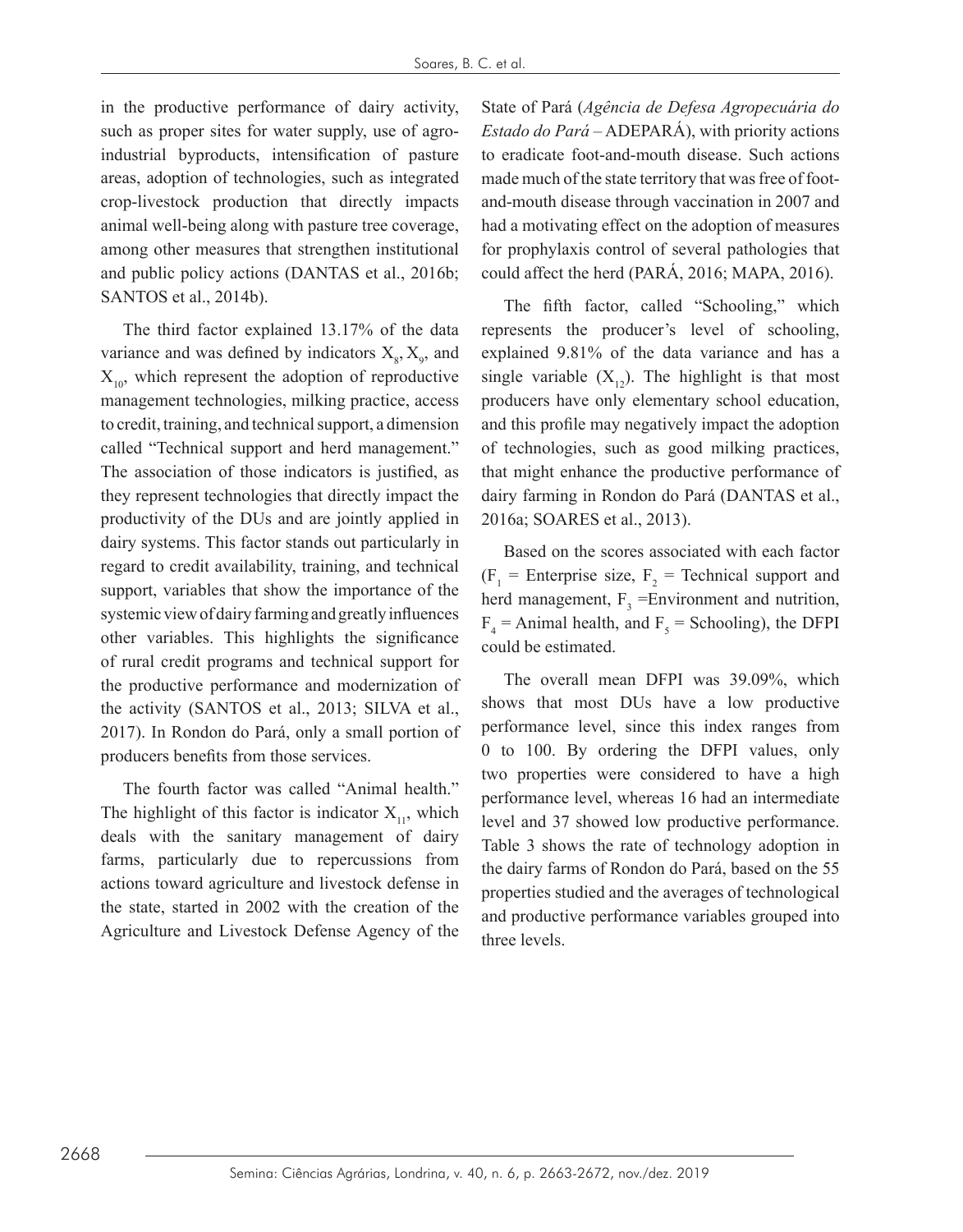|                          | Productive performance level $(\% )$ |              |        |                 |                      |
|--------------------------|--------------------------------------|--------------|--------|-----------------|----------------------|
| Technology               | High                                 | Intermediate | Low    | Overall average | F-test               |
| Infrastructure           | 60.53                                | 35.20        | 29.37  | 32.20           | $15.02*$             |
| Feed management          | 48.49                                | 51.52        | 43.73  | 46.17           | 2.42 <sup>ns</sup>   |
| Sanitary management      | 85.72                                | 86.61        | 74.13  | 78.18           | $3.90*$              |
| Reproductive management  | 62.50                                | 51.56        | 16.89  | 28.64           | $17.51*$             |
| Milking management       | 45.84                                | 51.04        | 46.73  | 47.95           | $0.88$ <sup>ns</sup> |
| Technical support        | 100.00                               | 47.92        | 38.74  | 43.64           | $4.10*$              |
| Environment              | 60.00                                | 53.13        | 4.00   | 44.55           | $4.05*$              |
| Schooling                | 2.50                                 | 2.06         | 1.54   | 1.73            | 0.89 <sup>ns</sup>   |
| Forage area (ha)         | 657.50                               | 323.49       | 125.77 | 202.63          | 18.44*               |
| Amount of milk           | 470.00                               | 248.32       | 135.21 | 180.29          | $16.91*$             |
| Lactating cows           | 80.00                                | 57.25        | 31.14  | 40.51           | $9.22*$              |
| Number of cows           | 145.00                               | 100.75       | 87.27  | 93.29           | 0.68 <sup>ns</sup>   |
| Productivity (L/cow/day) | 5.90                                 | 4.59         | 4.34   | 4.47            | $2.05*$              |

**Table 3.** Rate of technology adoption in the dairy farms of Rondon do Pará and technological and productive performance variables grouped into three levels of the dairy farming productive performance index (DFPI) for the period of 2012 to 2014.

 $*p < 5\%$ . ns Non-significant

The two properties with a high (DFPI  $\geq 80$ ) productive performance level have superior infrastructure characteristics than the other levels, particularly facilities, such as a milking room and handling corral, and equipment, such as a mechanical milking machine and cooling tank, similar to that reported by Dantas et al. (2016a,b) in research on the same region of the municipality targeted by this study.

Feeding technologies and forage areas are used incipiently, regardless of the DFPI of the dairy farms in Rondon do Pará. Fertilization technologies for pasture recovery are not employed, which leads to a need for broad degraded areas or areas under a degradation process (DIAS-FILHO, 2011). As for feeding, despite differences caused by the time of year, most producers keep animals exclusively in pastures and only 34% complement diet with concentrated supplements or roughage, sugar cane or agro-industry byproducts, usually in the summer, while most producers provide mineral lick mixed with white salt at a 1:1 ratio. Such technologies do not statistically differ in relation to the low productive performance level and may negatively impact herd health by causing, for example, slow development, fertility issues, low carcass yield, and low milk productivity, which harm the economic performance of the system (TOKARNIA et al., 2000).

The health variable is most regularly adopted among the studied properties, likely due to the implementation of public policies for the control and eradication of diseases, such as foot-andmouth disease, brucellosis, and tuberculosis, by the governmental programs managed by ADEPARÁ (SANTOS et al., 2014a), which is routine in the sanitary management of the properties. Nevertheless, some practices, such as deworming and drying up the umbilical stump, are used incipiently on the farms.

When the breeding variable is analyzed, the properties classified as having intermediate (51.56%) and high (62,50%) productive performance have the best numbers, which shows the importance of husbandry management for dairy farming, since the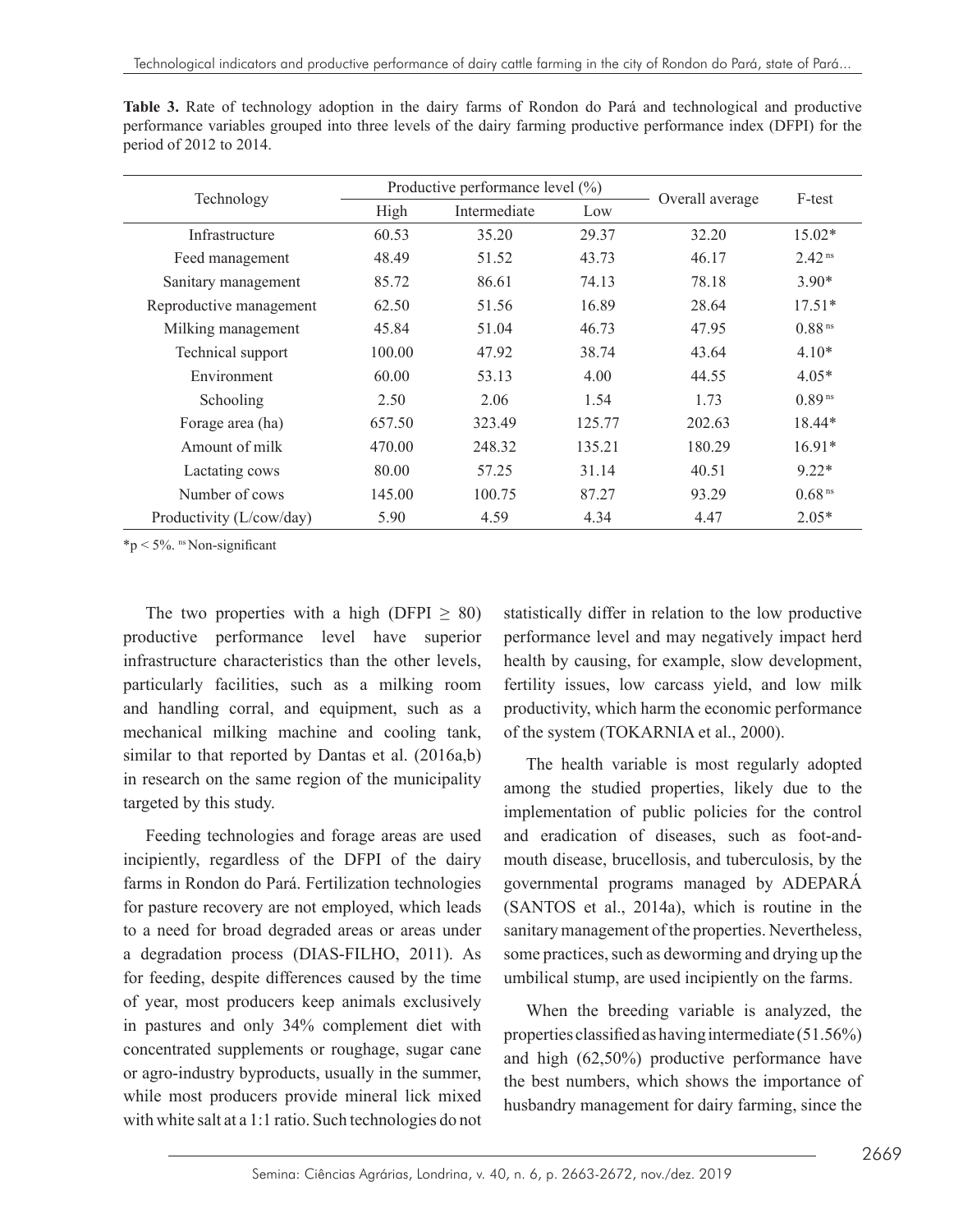adoption of technologies like artificial insemination promotes significant genetic gains in the herd and increases productivity (LOURENCO JUNIOR; SANTOS, 2015). However, only eight properties employ this practice.

Milking practice adoption did not differ  $(p < 5\%)$ among the levels. Technologies, such as a milking parlor, mechanized milking, milking management, and cleaning udders, recipients and facilities are adopted incipiently in the production units of Rondon do Pará and directly impact compliance with Normative Instruction 62 of the Ministry of Agriculture, Livestock, and Food Supply (MAPA) (BRASIL, 2011).

Technical support is a great differential for dairy farming in the city. The farms where productive performance is considered high (DFPI  $\geq$  80) are assisted by some technicians. However, only two producers have specialized follow-ups, besides attending training courses that bring them closer to new technologies and having access to credit, a major instrument for guiding investments and technology toward the activity (LOURENÇO JUNIOR; SANTOS, 2015).

A statistical difference was found for the environment variable among the DFPI levels (p  $<$  5%). This variable is based on the adoption of mitigating measures, such as maintaining vegetation for water sources, intensifying the use of deforested areas, not using slash-and-burn, and knowing the Brazilian Forest Code. However, the use of such measures is still lacking for an efficient dairy farming practice, which, in the short term, should transition toward more sustainable technological alternatives (MARTINS et al., 2015).

Schooling, irrespective of the productive performance level, is low. Most producers (56.36%) have incomplete elementary school education, while 9% are illiterate. Borsanelli et al. (2014) report difficulties for milk producers with only an elementary school education in adopting good milking practices. This hampers the technological

innovation process for dairy farming in Rondon do Pará.

Nevertheless, the research data indicate two properties with a high productive performance level (DFPI  $\geq$  80) that, besides having differentiated characteristics for the adoption of infrastructure technology (60.53%), reproductive management  $(62.50\%)$ , and receiving technical support  $(100\%)$ , show important advances toward environment preservation (60%) and better numbers regarding forage areas, milk production, cows in lactation, and productivity (L/cow/day) (Table 2). Such units may serve as a reference for enabling the expansion of the productive performance of dairy farming in the city and drive producers toward sustainability principles, as predicted in green-city policies.

No statistical difference was found in the number of cows in the herd ( $p < 5\%$ ). However, the percentage of cows in lactation significantly differs, despite the results indicating that properties classified with a high productive performance level (DFPI  $\geq$  80) have better figures for this variable  $(80.00\%)$ , close to the recommended level of  $83\%$ (MARTINS et al., 2015). The productivity (L/cows/ day) of the herds studied is not desirable for dairy farms with satisfactory productive performance, although the statistical difference ( $p < 5\%$ ) among the DFPI levels in Rondon do Pará shows that the properties with a high DFPI exhibit the best numbers for this variable (5.9 L/cow/day) and stand out regarding the level of technology adoption in the city. This may indicate a path for the sustainable development of dairy farming in Rondon do Pará, seeking to achieve higher levels of productivity and compatible with that obtained in Rondônia, which is the state in the Northern Region of Brazil with the highest technological level in dairy farming (SANTOS et al., 2011).

The results based on the DFPI in Rondon do Pará may lay the basis for green-city public policies and facilitate the reaching of the goals set by the program, fight off deforestation,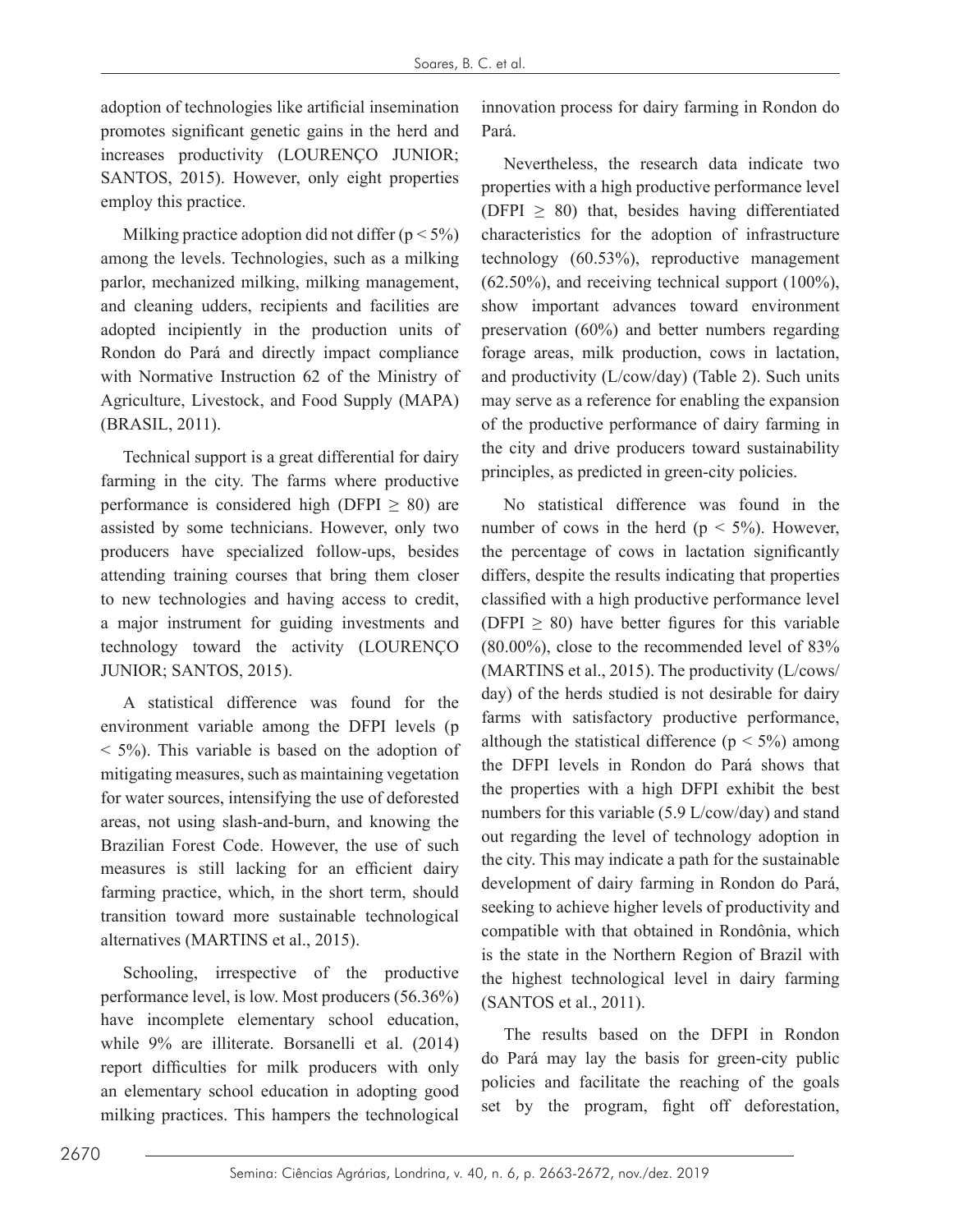leverage productive performance, and promote sustainable rural production. They will also benefit a simplification of the environmental regularization process of rural properties, enable access to rural credit, suspension of fines applied by environmental organs and conversion into environmental recovery services, time for recovering environmental damage in permanent preservation and legal reserve areas of the property, governmental support with technical support and extension programs, environmental training and education, along with other actions that may optimize land use and contribute to sustainable local development (COSTA; FLEURY, 2015).

## **Conclusions**

Splitting the properties into three levels indicated that only two farms have high productive performance, while 16 have intermediate and 37 have low performance.

This shows the deficiencies that limit the productive performance of dairy cattle in Rondon do Pará. Because the activity is developed without technical support and the support of training programs, the facilities are precariously placed, and the milking hygiene practices are incipient. Access to credit is limited and, thus, producers find it difficult to produce sustainably and comply with environmental legislation.

There is a need for investment in infrastructure, technical assistance, and training to adopt technologies that increase the productive performance of the activity. Additionally, access to policies should be made feasible to strengthen and intensify sustainable rural production through strategic actions involving socioeconomic and environmental dimensions.

### **Acknowledgements**

The authors are thankful to Embrapa Eastern Amazon for help with data collection and assessment through the PISA II Project, to the Pará Amazon Foundation – Fapespa for funding the project "Assessment of Milk Quality and Production of Derivates in Family Agriculture of the Northeast and Southeast Pará Mesoregions" - QUALILEITE through notice 006/2010 and to CAPES for the doctorate scholarship.

### **References**

ALEXIADES, M. N. Collecting ethnobotanical data: an introduction to basic concepts and techniques. In: ALEXIADES, M. N. (Org.). *Selected guidelines for ethnobotanical research:* a field manual. New York: NYBG, 1996. p. 53-94.

BERNARD, H. R. *Research methods in cultural anthropology*. Newbury Park: Sage Publications, 1988. 519 p.

BEZERRA, F. A. Análise fatorial. In: CORRAR, L. J.; PAULO, E.; DIAS FILHO, J. M. (Coord.). *Análise multivariada*: para os cursos de administração, ciências contábeis e economia. São Paulo: Ed. Atlas, 2007. p. 73- 130.

BORSANELLI, A. C.; SAMARA, S. I.; FERRAUDO, A. S.; DUTRA, I. S. Escolaridade e volume de produção têm associação com a percepção de risco de produtores de leite no uso de produtos veterinários. *Pesquisa Veterinária Brasileira*, Rio de Janeiro, v. 34, n. 10, p. 981- 989, 2014. DOI: 10.1590/S0100-736X2014001000010.

BRASIL. Ministério da Agricultura, Pecuária e Abastecimento. *Instrução Normativa nº 62 de 29 dezembro de 2011*. Aprova o Regulamento Técnico de Produção, Identidade e Qualidade do Leite tipo A, o Regulamento Técnico de Identidade e Qualidade de Leite Cru Refrigerado, o Regulamento Técnico de Identidade e Qualidade de Leite Pasteurizado e o Regulamento Técnico da Coleta de Leite Cru Refrigerado e seu Transporte a Granel, em conformidade com os Anexos desta Instrução Normativa. *Diário Oficial [da] República Federativa do Brasil*, Brasília, 31 dez. 2011. Seção 1, p.6-11.

COSTA, J. M.; FLEURY, M. F. O. Programa Municípios Verdes: estratégias de revalorização do espaço em municípios paraenses. *Ambiente & Sociedade*, Campinas, v. 18, n. 2, p. 59-74, 2015. DOI: 10.1590/1809-4422ASOCEx04V1822015en

DANTAS, V. V.; OAIGEN, R. P.; SANTOS, M. A. S.; GODOY, B. S; SILVA, F.; CORRÊA, R. P.; DOMINGUES, F. N.; MARQUES, C. S. S. Characteristics of cattle breeders and dairy production in the southeastern and